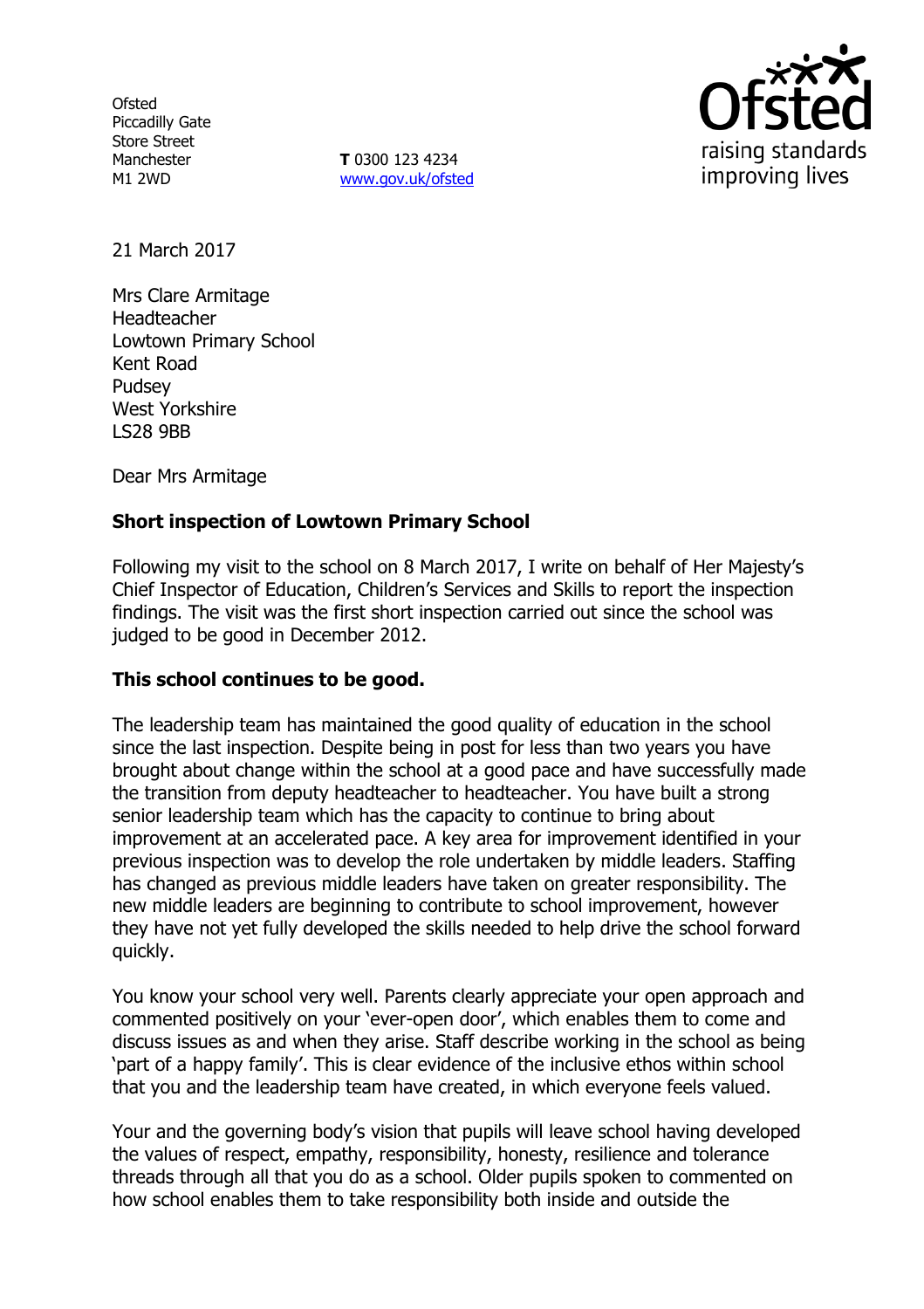

classroom. For example, through undertaking roles such as playground sports leaders and healthy eating ambassadors, they feel they are making a direct contribution to improving the health and fitness of pupils. In class, by evaluating the quality of their own and others' learning, pupils learn to take responsibility for improving the quality of their own and others' work. Developing this valuable skill ensures that you prepare pupils well for secondary school.

Your evaluation of the school's performance is accurate and the areas for improvement the leadership team have identified are pertinent and relevant. Targets set for individual members of staff are closely focused upon bringing about this improvement.

While clearly disappointed at the standards reached by pupils in last year's national tests in English, you have acted swiftly and successfully to reverse this trend. Your painstaking research into the root causes of the dip and subsequent series of very focused actions have improved the quality of teaching and learning in both reading and writing across the school. Teachers' confidence in teaching reading skills has improved. Support from an external consultant has enabled staff to develop highly creative opportunities for writing such as the whole-school Shakespeare week. Working on this project has inspired and motivated pupils across the school to write at length. This is evidenced by the work displayed across school from Reception to Year 6.

Your very strong belief that pupils need to be able to speak to communicate their ideas, read and gain further ideas before becoming successful writers is very apparent in the school's investment in speech and language support. The enthusiastic and well-structured work undertaken by the specialist-trained teaching assistant has made a valuable contribution to pupils' improved gains in reading and writing.

As a result, pupils' progress has accelerated and currently nearly 90% of pupils in Year 6 are on track to reach expected standards or above in reading and nearly 80% in writing. Pupils in Year 2 are also on track to make very similar gains. This represents a significant rise when compared to last year for all groups of pupils, including the most able and disadvantaged pupils.

The magical qualities of the school's wildlife garden not only made an impressive backdrop to the work pupils undertook on Shakespeare's play 'A midsummer night's dream', but also contributed well to their work in science. Gardening club is just one of the many clubs and sporting opportunities offered which make a strong contribution to developing pupils' spiritual, moral, social and cultural understanding.

## **Safeguarding is effective.**

Pupils spoken to during the inspection and those who responded to the online questionnaire say that they feel safe in school. They also said the work they undertake in learning how to stay safe online has helped them to be confident and careful when accessing the internet both at school and at home. Parents also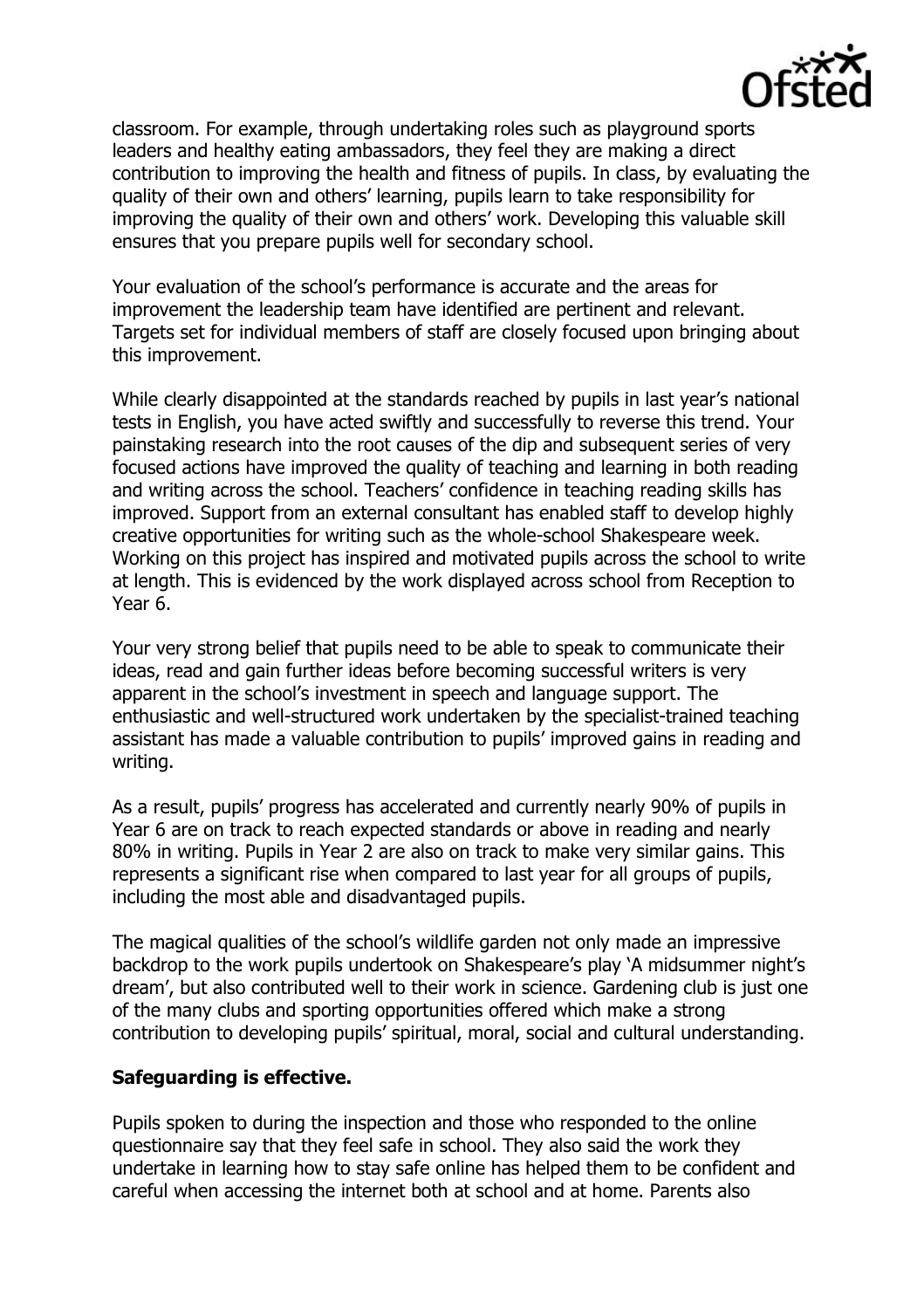

agreed that the recent training on keeping their children safe online had been both illuminating and very useful. Parents felt that the up-to-date information on teenager 'text speak' had been particularly relevant and had improved their confidence when monitoring their childrens' phone use.

You have ensured that safeguarding practice in school remains effective and in line with the very strong ethos of safeguarding within school. Staff spoken to during the inspection were clear about the roles and responsibilities they play in keeping pupils safe. The staff's understanding of the requirements of current legislation is sound.

Safeguarding practices, including those relating to recruitment of staff, and the keeping of a single central record meet requirements.

## **Inspection findings**

- In my pre-inspection planning, I noted that last year pupils made less progress in writing in both key stage 1 and 2 than others pupils nationally. In order to ascertain the reasons behind this dip I met with senior leaders. I also observed learning in literacy lessons across the school accompanied by yourself and while in classrooms scrutinised the work in pupils' books. I looked at pupils' previous work on displays around the school and talked to the English coordinator. My observations of the work in pupils' books showed clearly that the vast majority of pupils are now making accelerated progress in writing. Observations of learning in classrooms further evidenced the high expectations of staff regarding the standards of work pupils need to produce. Further analysis of progress information produced by your leadership team on pupils' progress towards challenging targets demonstrates clearly good and better progress in writing over time.
- $\blacksquare$  At the start of the inspection, I was keen to ascertain why pupils in key stage 1 made better progress in mathematics than in reading and writing. I also wanted to find out whether this was true for current pupils in Years 1 and 2. It became apparent from my initial discussions with senior leaders that improving standards and pupils' progress across key stage 1 had been a key focus for the senior leadership team since the start of the school year. Information you had collected on pupils' progress demonstrated that your focus on developing pupils' ability to retell stories, practise vocabulary and talk about pieces of text in both Year 1 and 2 has already accelerated the progress made by pupils in both year groups. Work in books also demonstrates this progress clearly.
- An area for improvement identified in your previous inspection was to develop the role undertaken by middle leaders in improving pupils' progress and the quality of teaching and learning. It quickly became apparent that you, as a new headteacher, had carried out a restructure of your leadership team and had recruited some new staff, including a new lead for science. These new appointments have had an impact on the role middle leaders are currently playing in supporting senior leaders. You recognise more work is needed before the new middle leaders are able to fully support your senior leadership team. You also acknowledge the support middle leaders are receiving from the learning partnership of schools to which you belong, which has increased their confidence